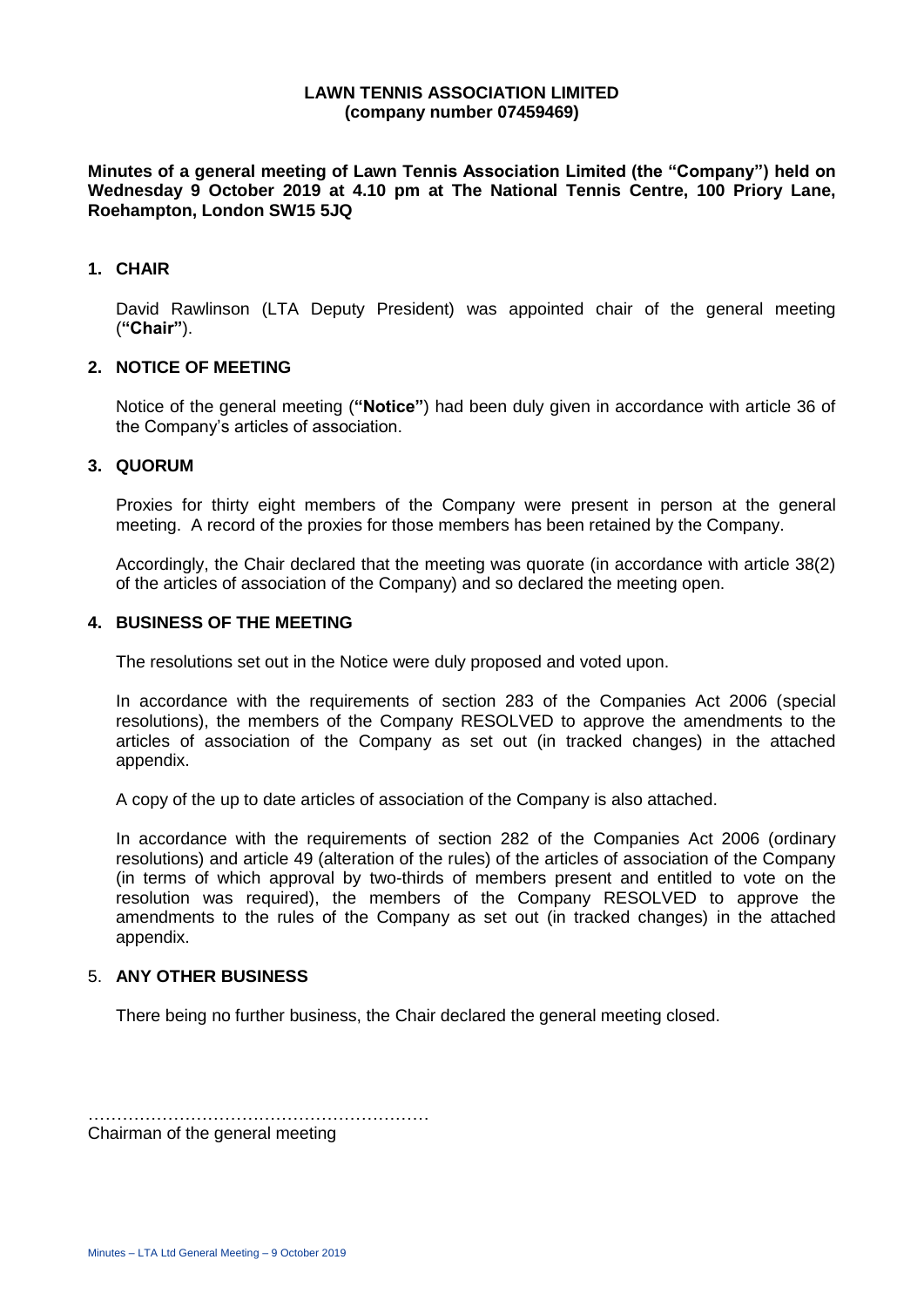### **APPENDIX: AMENDMENTS TO THE CONSITUTIONAL DOCUMENTS**

## **AMENDMENTS IN RELATION TO THE TENNIS FOUNDATION**

#### **THE RULES**

### **21. Councillors nominated by the Tennis Foundation**

21.1 Any person nominated by the Tennis Foundation prior to 1 January 2019 shall be eligible to be a full Councillor provided that:

- (A) each candidate shall be officially nominated in writing to the chairperson of the Council Nominations Committee on or before 1 July in each year stating full name, address and date of birth together with reasons for nomination and confirmation that the candidate satisfies the eligibility criteria;
- (B) the candidate is not a paid employee of the Tennis Foundation;
- (C) the Tennis Foundation has consulted with the relevant representative body where applicable; and
- (D) the candidate has been selected as a suitable representative from British Tennis including but not limited to, education including primary and secondary education and higher and further education, coaching, Local Authorities and sports development bodies, disability sport and the Tennis Foundation.

21.2 The Tennis Foundation may only put forward a maximum of five candidates in any one year for consideration by the Council Nominations Committee.

21.3 The Council Nominations Committee may only put forward a maximum of five candidates for consideration by Council and if there are no objections their names will be formally confirmed by the Board.

21.24 If appointed, a Councillor nominated by the Tennis Foundation shall serve for a term of three years and may, at their discretion and with the approval of the Tennis Foundation and the Council Nominations Committee, continue for up to two further terms of three years. A Councillor nominated by the Tennis Foundation shall, provided a period of at least four consecutive years has passed since the date upon which they ceased to hold office, be eligible for re-appointment to Council in a role other than as a Councillor nominated by the Tennis Foundation.

21.3 From 1 January 2019, no further persons shall be nominated by the Tennis Foundation to be a full Councillor.

21.5 In the event of a casual vacancy, the Tennis Foundation may provide notice in writing to the chairperson of the Council Nominations Committee of such vacancy and propose a candidate to fill the vacancy stating the full name, address and date of birth together with reasons for nomination and confirmation that the candidate satisfies the eligibility criteria. If the Council Nominations Committee approves the nomination, it shall submit the name of the candidate for confirmation at the next Council meeting.